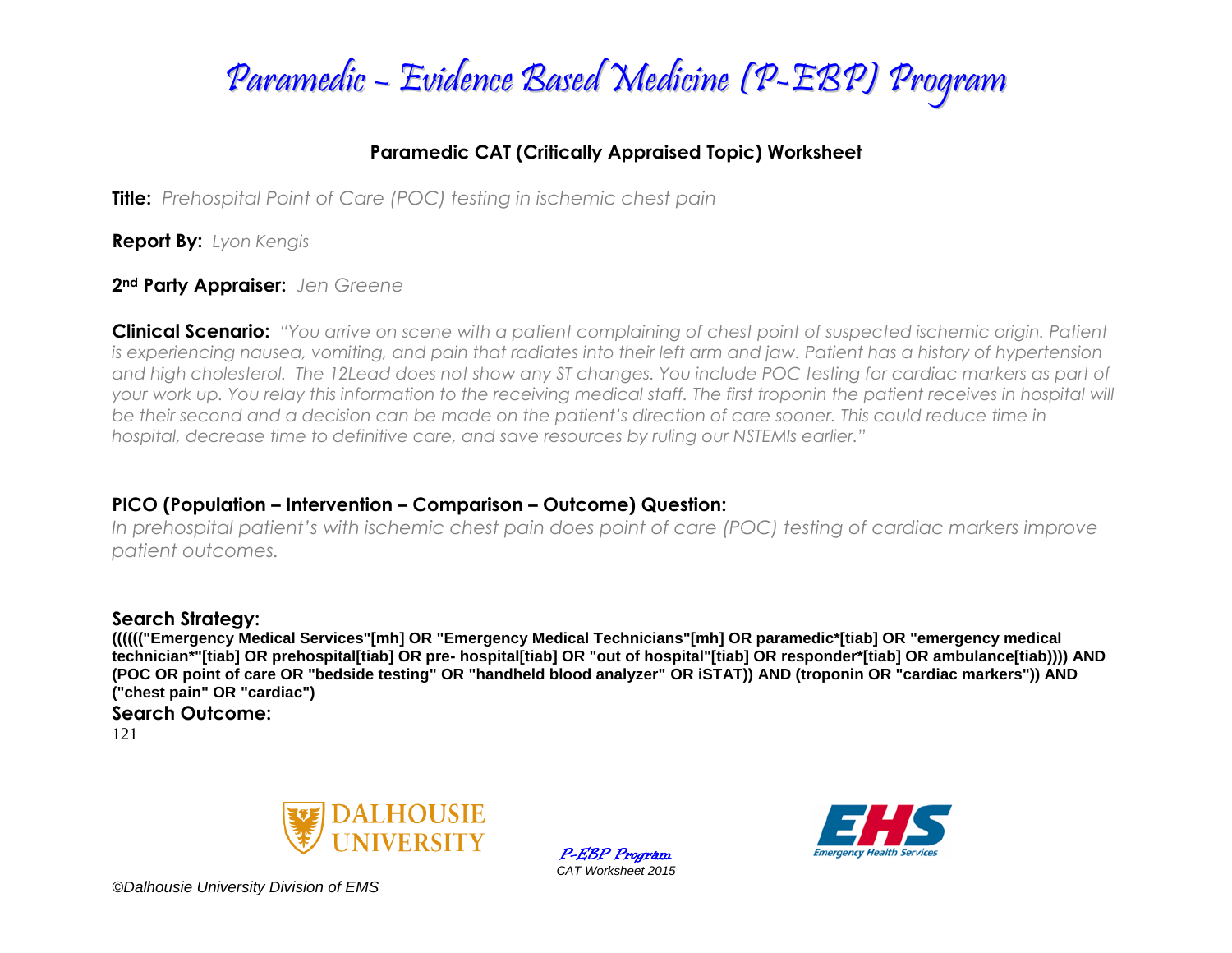**Relevant Papers:**

**Ezekowits JA. Providing Rapid Out of Hospital Acute Cardiovascular Treatment 4 (PROACT-4) 2015. <https://www.ncbi.nlm.nih.gov/pubmed/26627881>**

**Alghamdi A. BET 1: Prehospital cardiac troponin testing to 'rule out' acute coronary syndromes using point of care assays. 2018.**

**<https://www.ncbi.nlm.nih.gov/pubmed/30115777>**

**Rasmussen MB. Predictive value of routine point-of-care cardiac troponin T measurement for prehospital diagnosis and risk-stratification in patients with suspected acute myocardial infarction.2017.**

**<https://www.ncbi.nlm.nih.gov/pubmed/29199427>**

**Sardi AR. Point-of-Care Testing of Troponin Levels Compared With Automated Laboratory Evaluation: A Reliability Study. 2016.**

**<https://www.ncbi.nlm.nih.gov/pubmed/27575797>**

**Vafaie M. Addition of copeptin improves diagnostic performance of point-of-care testing (POCT) for cardiac troponin T in early rule-out of myocardial infarction - A pilot study. 2015.**

**<https://www.ncbi.nlm.nih.gov/pubmed/26149334>**

**Ezekowits JA. Providing Rapid Out of Hospital Acute Cardiovascular Treatment 3 (PROACT-3). 2014 <https://www.ncbi.nlm.nih.gov/pubmed/25129333>**

| AUTHOR, DATE       | POPULATION:<br>SAMPLE                                                                  | <b>DESIGN (LOE)</b> | <b>OUTCOMES</b>                                                                                                    | <b>RESULTS</b>                                                                                                                   | STRENGTHS/<br>WEAKNESSES                                                                                                            |
|--------------------|----------------------------------------------------------------------------------------|---------------------|--------------------------------------------------------------------------------------------------------------------|----------------------------------------------------------------------------------------------------------------------------------|-------------------------------------------------------------------------------------------------------------------------------------|
|                    | <b>CHARACTERISTICS</b>                                                                 |                     |                                                                                                                    |                                                                                                                                  |                                                                                                                                     |
|                    | 601 adult patients over                                                                | Randomized trial.   | Does prehospital                                                                                                   | The median time spent                                                                                                            | <b>Weakness</b>                                                                                                                     |
| Ezekowits JA. 2015 | 30yrs of age presenting<br>with acute chest pain<br>prehospitally in the EMS<br>system | Level 1             | point-of-care (POC)<br>troponin further<br>accelerate the time to<br>diagnosis in patients<br>with chest pain (CP) | from first medical contact<br>to final disposition was<br>9.1hrs with usual care and<br>8.8hrs with POC Troponins.<br>$P = 0.05$ | <b>Receiving ED</b><br>physicians were<br>encouraged to use<br>the troponin results<br>obtained by EMS for<br>their care but it was |



P-EBP Program *CAT Worksheet 2015*

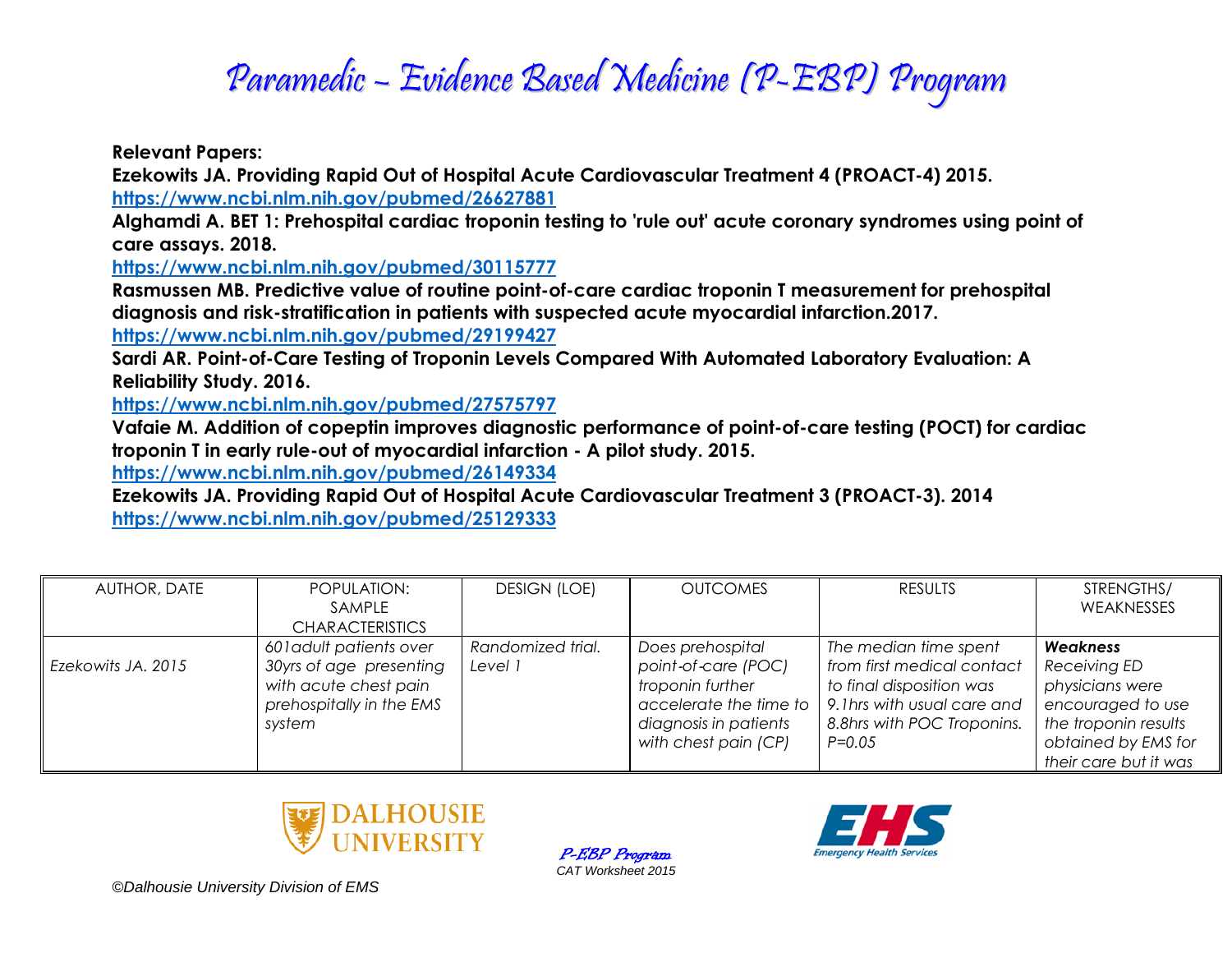|           |                                                                     |                        |                                                                                                                    | Paramedics were on<br>scene for a medium time<br>of 31 minutes in the POC<br>arm and 27minutes in the<br>usual care arm $(P=<0.001)$<br>In the troponin arm the 1st<br>Troponin was available in<br>a median time of<br>38 minutes and in the usual<br>care are the first troponin<br>was obtained in a median<br>time of 138minutes.<br>$(p=<0.001)$<br>*There was no difference<br>in repeat ED visits,<br>hospitalizations, or death<br>in the next 30 days | not required.<br><b>Strengths</b><br>Randomization was a<br>strength but it was not<br>blind leaving room for<br>bias.<br>The assays used and<br>the device were<br>health Canada<br>approved.<br>The follow up care<br>was a strong<br>component of this<br>study even though it<br>was not the primary<br>outcome |
|-----------|---------------------------------------------------------------------|------------------------|--------------------------------------------------------------------------------------------------------------------|----------------------------------------------------------------------------------------------------------------------------------------------------------------------------------------------------------------------------------------------------------------------------------------------------------------------------------------------------------------------------------------------------------------------------------------------------------------|---------------------------------------------------------------------------------------------------------------------------------------------------------------------------------------------------------------------------------------------------------------------------------------------------------------------|
|           |                                                                     |                        |                                                                                                                    |                                                                                                                                                                                                                                                                                                                                                                                                                                                                | Really good p values                                                                                                                                                                                                                                                                                                |
| Vafaie M. | 131 patient's with<br>suspected acute<br>coronary syndrome<br>(ACS) | Pilot Study<br>Level 3 | Does the addition of<br>Copeptin to troponin<br>assays in POC<br>increase the sensitivity<br>of ruling out NSTEMIs | Sensitivity<br>hsTnT 85.7% (24/28, CI:<br>0.728;0.987<br>Cobas POCT 67.9% (19/28,<br>Cl: 0.506; 0.852                                                                                                                                                                                                                                                                                                                                                          | <b>Weaknesses</b><br>Sample size not big<br>enough<br>confidence intervals<br>aren't great                                                                                                                                                                                                                          |
|           |                                                                     |                        |                                                                                                                    | Radiometer POCT 71.4%<br>(20/28, CI: 0.547;0.882)<br>hsTnT & Copeptin 96.4%                                                                                                                                                                                                                                                                                                                                                                                    | No P values<br><b>Strengths</b><br>Compared multiple                                                                                                                                                                                                                                                                |
|           |                                                                     |                        |                                                                                                                    |                                                                                                                                                                                                                                                                                                                                                                                                                                                                |                                                                                                                                                                                                                                                                                                                     |



P-EBP Program *CAT Worksheet 2015*

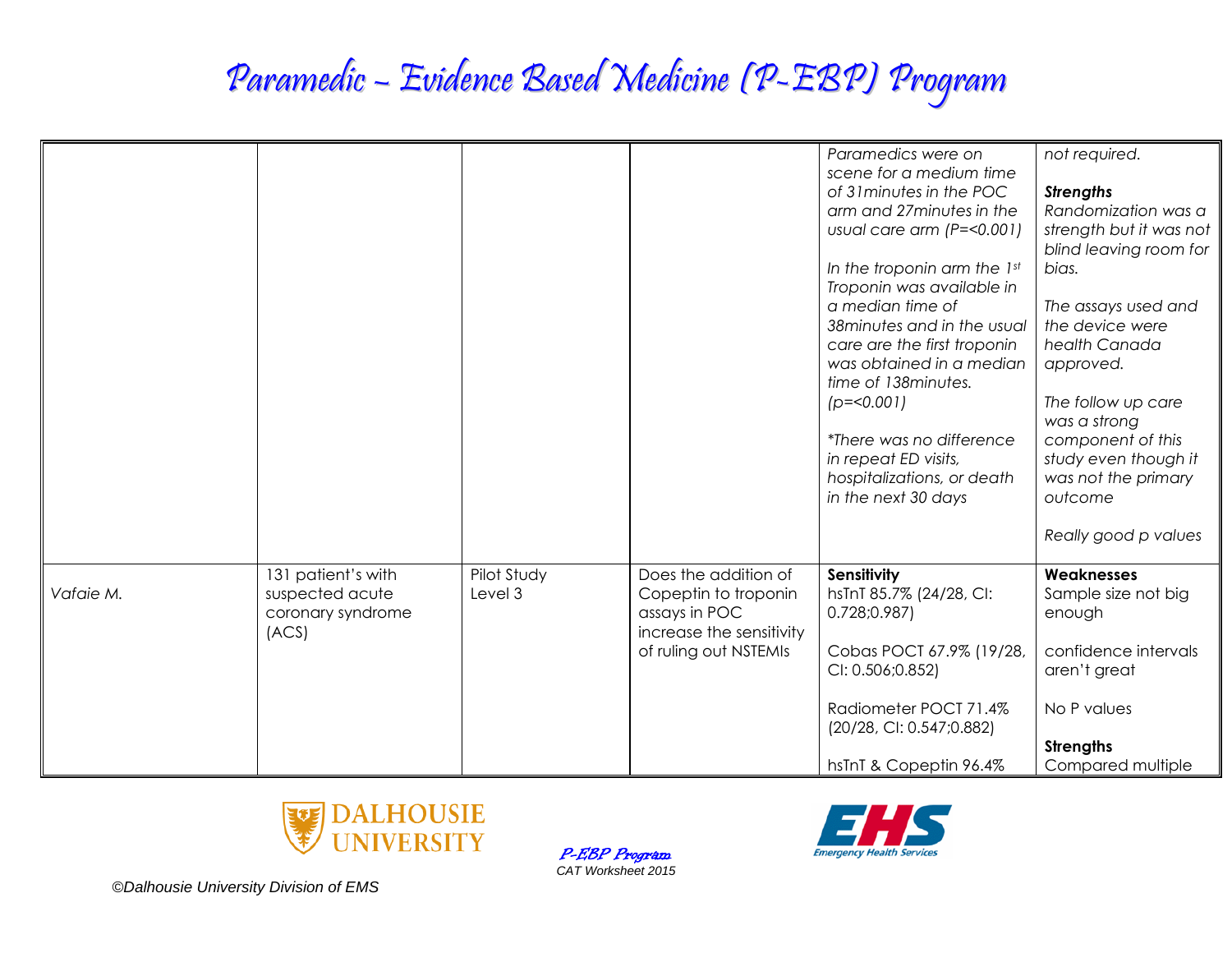|  |  | (27/28. CI: 0.896; 1.033)                   | troponin devices and |
|--|--|---------------------------------------------|----------------------|
|  |  |                                             | assays               |
|  |  | Cobas POCT & Copeptin                       |                      |
|  |  | 89.3% (25/28. CI:                           |                      |
|  |  | 0.778;1.007                                 |                      |
|  |  |                                             |                      |
|  |  | Radiometer & Copeptin<br>85.7% (24/28,      |                      |
|  |  | CI:0.728;0.987)                             |                      |
|  |  |                                             |                      |
|  |  |                                             |                      |
|  |  | <b>Specificity</b>                          |                      |
|  |  | hsTnT 67.0% (69/103, CI:<br>0.579;0.761     |                      |
|  |  |                                             |                      |
|  |  | Cobas POCT                                  |                      |
|  |  | 92.2% (95/103, CI:                          |                      |
|  |  | 0.871; 0.974                                |                      |
|  |  | Radiometer POCT 82.5%                       |                      |
|  |  | (85/103, CI: 0.752; 0.899)                  |                      |
|  |  |                                             |                      |
|  |  | hsTnT & Copeptin 57.3%                      |                      |
|  |  | (59/103, CI: 0.477;0.668)                   |                      |
|  |  |                                             |                      |
|  |  | Cobas POCT & Copeptin<br>68.0% (70/103, CI: |                      |
|  |  | 0.589; 0.770                                |                      |
|  |  |                                             |                      |
|  |  | Radiometer POCT &                           |                      |
|  |  | Copeptin                                    |                      |
|  |  | (66.0% (68/103 CI:                          |                      |
|  |  | 0.569;0.752)                                |                      |



P-EBP Program *CAT Worksheet 2015*

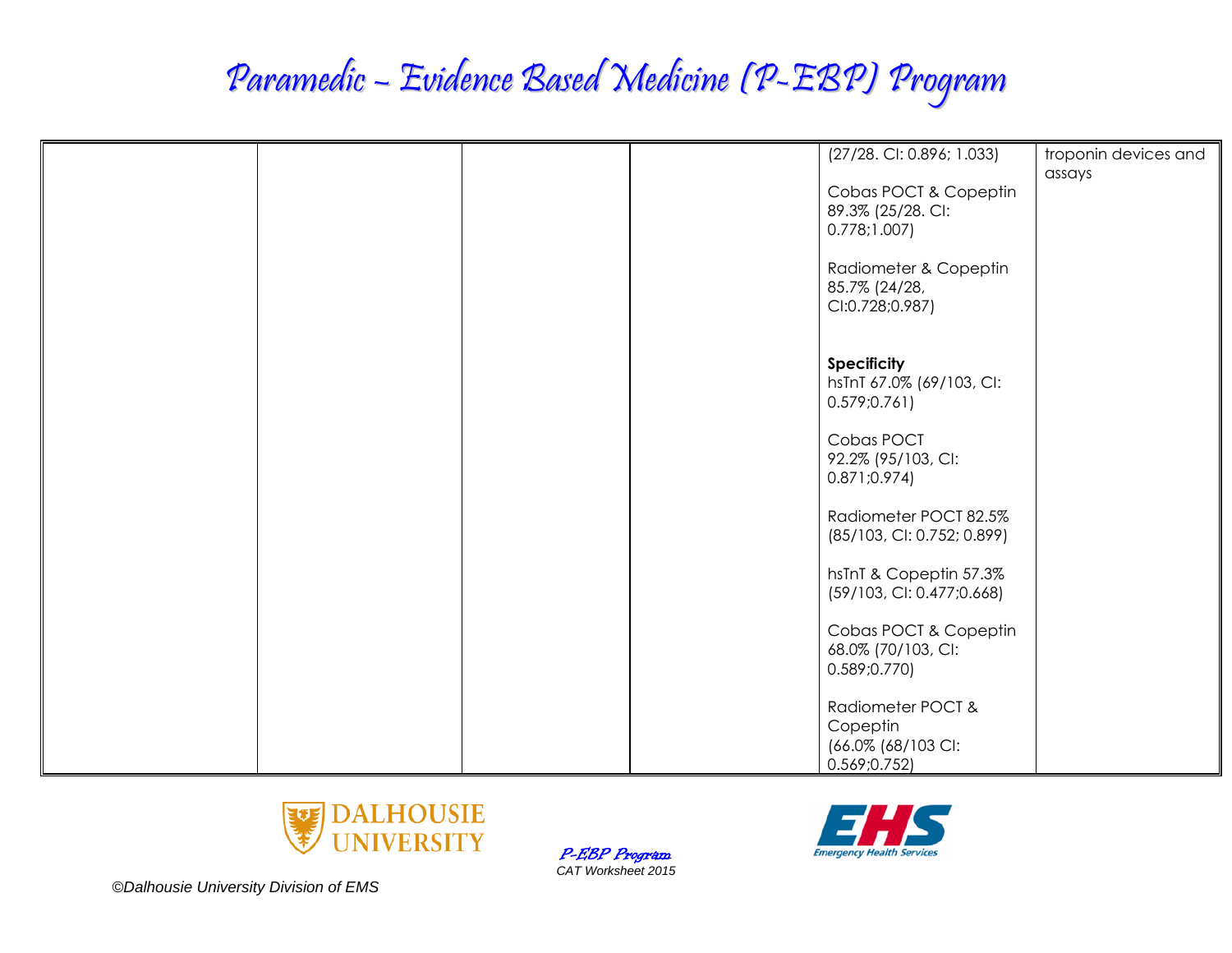|  |  | No P Values provided |  |
|--|--|----------------------|--|
|  |  |                      |  |

**Comments:** *Any additional information about your search results.*

**Consider:** *More studies have to be looked at or conducted to determine which biomarkers to use, cut off of biomarker values, and the most sensitive and specific devices and assays. Further, more research needs to be done on patient outcomes. Also of note if this is found to be beneficial it would be imperative that hospital's also see value in this and use the data collected from the paramedics in order for it to have any impact on patient care.*

**Clinical Bottom Line:** *Prehospital POC may be beneficial in decreasing time from first medical contact to final disposition but more research needs to be done on which biomarkers should be used, what cut offs we should be using, and what POC devises and assays are the most sensitive and specific.* 

#### **References:**

Ezekowits JA. et al. "Providing Rapid Out of Hospital Acute Cardiovascular Treatment 4 (PROACT-4)" *J Am Heart Assoc. 4(12).* (2015) Retrieved from [https://www.ncbi.nlm.nih.gov/pubmed/26627881.](https://www.ncbi.nlm.nih.gov/pubmed/26627881)

Vafaie M. et al. "Addition of copeptin improves diagnostic performance of point-of-care testing (POCT) for



P-EBP Program *CAT Worksheet 2015*